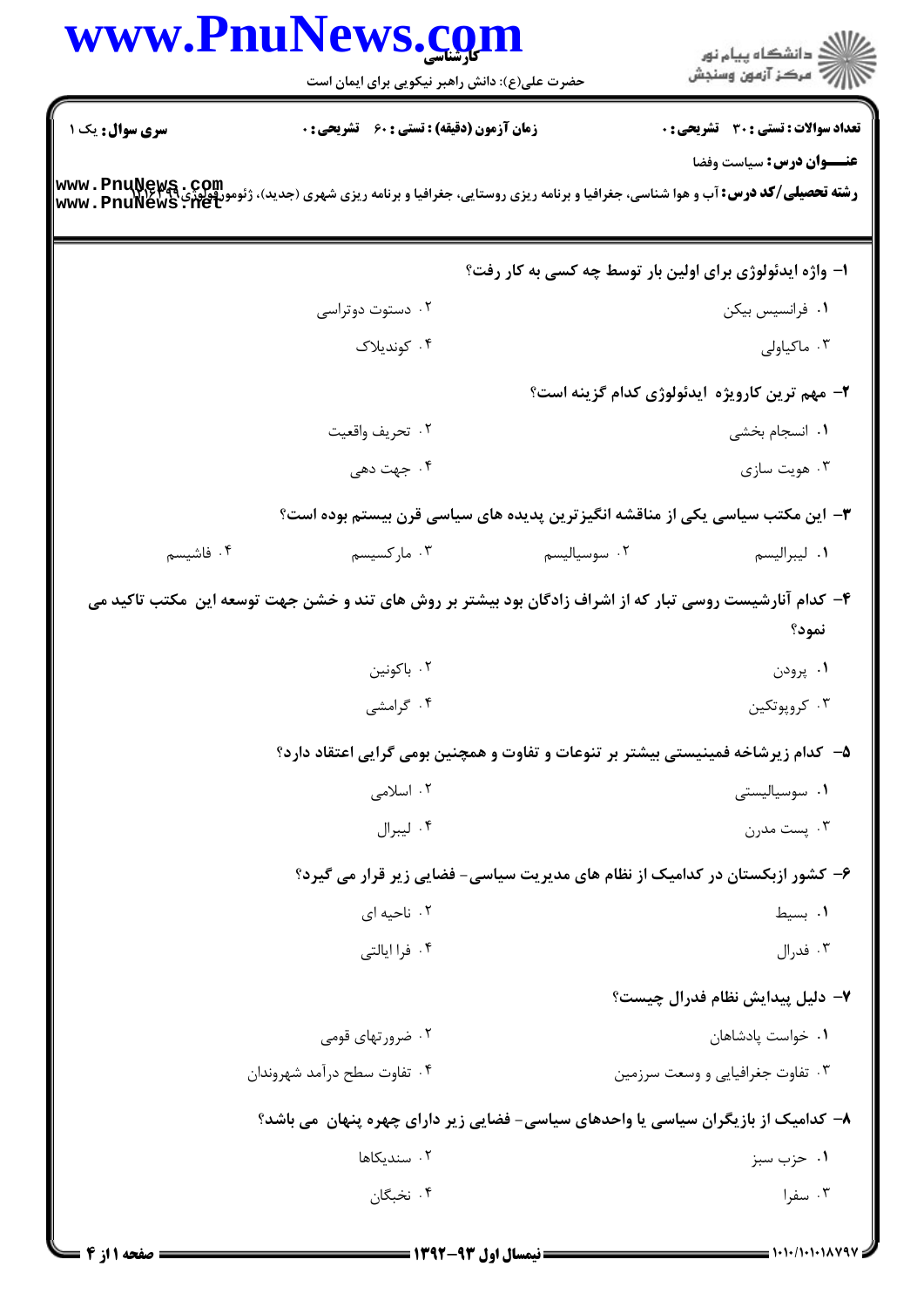| www.PnuNews.com        |                                                                                                                                                                      |                  |                                                                      |
|------------------------|----------------------------------------------------------------------------------------------------------------------------------------------------------------------|------------------|----------------------------------------------------------------------|
|                        | حضرت علی(ع): دانش راهبر نیکویی برای ایمان است                                                                                                                        |                  | انشگاه پيام نور)<br>اسرکز آزمون وسنجش                                |
| <b>سری سوال : ۱ یک</b> | زمان آزمون (دقیقه) : تستی : 60 - تشریحی : 0                                                                                                                          |                  | <b>تعداد سوالات : تستی : 30 ٪ تشریحی : 0</b>                         |
|                        |                                                                                                                                                                      |                  | عنـــوان درس: سیاست وفضا                                             |
|                        | <b>رشته تحصیلی/کد درس:</b> آب و هوا شناسی، جغرافیا و برنامه ریزی روستایی، جغرافیا و برنامه ریزی شهری (جدید)، ژئومورفولوژی www . PnuNews . net<br>www . PnuNews . net |                  |                                                                      |
|                        | ۹– چهارچوب هویتی و فعالیت هر واحد در راستای دستیابی به اهداف از پیش تعیین شده، تعریف مفهومی کدام مورد از موارد                                                       |                  |                                                                      |
|                        |                                                                                                                                                                      |                  | زیر می باشد؟                                                         |
|                        | ۰۲ مقررات                                                                                                                                                            |                  | ۰۱ پیمان                                                             |
|                        | ۰۴ اساسنامه                                                                                                                                                          |                  | ۰۳ آیین نامه                                                         |
|                        | ۱۰– این بُعد منعکس کننده قلمرو جغرافیایی اثرگذاری کارکردهای تولیدی است که به واسطه کنشگران آن بروز می یابد؟                                                          |                  |                                                                      |
|                        | ۰۲ کارکرد مکانی                                                                                                                                                      |                  | ۰۱ کارکرد فضایی                                                      |
|                        | ۰۴ کارکرد قدسی                                                                                                                                                       |                  | ۰۳ کارکرد عاطفی                                                      |
|                        | 11- نواحی کارکردی همانند حوزه های خرید در بخش های خرید روزانه و هفتگی در این طبقه بندی از الگوی فضایی قرار می                                                        |                  | گيرند؟                                                               |
|                        | ۰۲ سلسله مراتبي                                                                                                                                                      |                  | ٠. ناحيه اي                                                          |
|                        | ۰۴ گسترشی و نفوذی                                                                                                                                                    |                  | ۰۳ سطحی                                                              |
|                        |                                                                                                                                                                      |                  | <b>۱۲</b> - این مفهوم را می توان چهره افقی یا فیزیکی کشور تعریف کرد؟ |
| ۰۴ مرز                 |                                                                                                                                                                      |                  | ۰۱ ملت اسرزمین ۲۰ حکومت اسرزمین . ۳۰ سرزمین                          |
|                        | ۱۳- منافع مشترک یا متعارض دولت های طرفین مرز در چهارچوب کدامیک از الزامات زیر در تحول کارکرد مرزها قرار می                                                           |                  |                                                                      |
|                        |                                                                                                                                                                      |                  | گیرد؟                                                                |
|                        | ٠٢ اجتماعي                                                                                                                                                           |                  | ۰۱ سیاسی                                                             |
|                        | ۰۴ ژئواستراتژیکی                                                                                                                                                     |                  | ۰۳ ژئوپلیتیکی                                                        |
|                        | ۱۴– مدل کوهن- روزنتال با کدامیک از مدل های ارائه شده توسط جغرافیدانان سیاسی زیر مرتبط است؟                                                                           |                  |                                                                      |
|                        | ۰۲ ویتلسی- هارتشورن                                                                                                                                                  |                  | ۰۱ راتزل- مکیندر                                                     |
|                        | ۰۴ هوفر- تيلور                                                                                                                                                       |                  | ۰۳ تیلور- جانستون                                                    |
|                        | ۱۵– بعد عمودی ساختار سیاسی تشکیلات قانونی حاکم بر کشور و ملت که بر مبنای رضایت عمومی ملت پای می گیرد را چه                                                           |                  | مي گويند؟                                                            |
| ۰۴ دموکراسی            | ۰۳ حکومت                                                                                                                                                             | ۰۲ کشور          | ۰۱ دولت                                                              |
|                        |                                                                                                                                                                      |                  | ۱۶- پدیده دولت-ملت دست آورد کدام کنگره بوده است؟                     |
| ۰۴ کنگره مسکو          | ۰۳ کنگره پاریس                                                                                                                                                       | ۰۲ کنگره وستفالی | ۰۱ کنگره وين                                                         |
| = صفحه 2 از 4          | = نیمسال اول ۹۳-۱۳۹۲ =                                                                                                                                               |                  |                                                                      |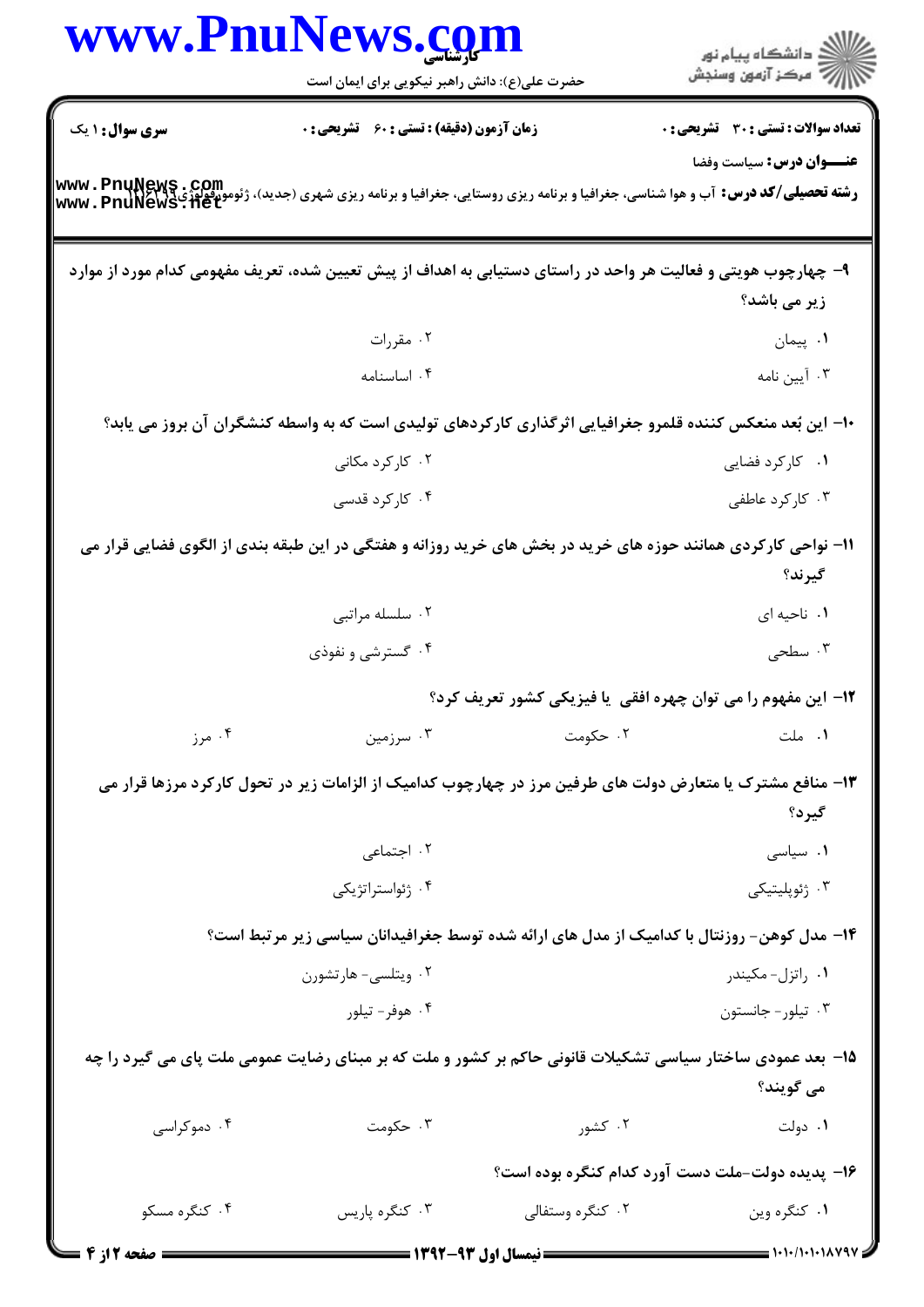|                        |                                                                                                                                                                        | www.PnuNews.com<br>حضرت علی(ع): دانش راهبر نیکویی برای ایمان است |                                                                                    |  |
|------------------------|------------------------------------------------------------------------------------------------------------------------------------------------------------------------|------------------------------------------------------------------|------------------------------------------------------------------------------------|--|
| <b>سری سوال : ۱ یک</b> |                                                                                                                                                                        | زمان آزمون (دقیقه) : تستی : ۶۰٪ تشریحی : ۰                       |                                                                                    |  |
|                        | <b>رشته تحصیلی/کد درس:</b> آب و هوا شناسی، جغرافیا و برنامه ریزی روستایی، جغرافیا و برنامه ریزی شهری (جدید)، ژئومورفولوژی www . PnuNews . 11et<br>www . PnuNews . 11et |                                                                  | <b>عنـــوان درس:</b> سیاست وفضا                                                    |  |
|                        |                                                                                                                                                                        |                                                                  | <b>۱۷- جغرافیای ترین نوع حکومت کدام مورد زیر است؟</b>                              |  |
| ۰۴ ملتی                | ۰۳ استبدادی                                                                                                                                                            |                                                                  | ۰۱ دموکراسی سه ۲۰ قبیله ای                                                         |  |
|                        |                                                                                                                                                                        |                                                                  | ۱۸- ریشه های دموکراسی در کدامیک از کشورهای زیر قرار دارد؟                          |  |
| ۰۴ ایران               | ۰۳ يونان                                                                                                                                                               | ۲. مصر                                                           | ۰۱ چين                                                                             |  |
|                        |                                                                                                                                                                        |                                                                  | ۱۹- کدامیک از پدیده های زیر امروزه دموکراسی را بیشتر به چالش کشیده است؟            |  |
| ۰۴ سرمايه داري         | ۰۳ ناسيوناليسم                                                                                                                                                         | ۰۲ فاشیسم                                                        | ۰۱ جهانی شدن                                                                       |  |
|                        | +۲- مشخصه ای که کشور را از دیگر واحدهای فضایی سازماندهی شده متمایز می کند، چیست؟                                                                                       |                                                                  |                                                                                    |  |
|                        | ۰۲ ملت                                                                                                                                                                 |                                                                  | ۰۱ حکومت                                                                           |  |
|                        | ۰۴ سرزمین                                                                                                                                                              |                                                                  | ۰۳ حاكميت                                                                          |  |
|                        | <b>۲۱</b> - بهترین نمونه از موارد مربوط به اصلاح مرزی ایران با کشورهای همسایه که فاقد امتیاز برای هردو و به صورت دقیق و                                                |                                                                  | کارشناسی انجام شده باشد با کدام کشور زیر بود؟                                      |  |
|                        | ۰۴ ترکمنستان میستان و با این کشور تا به این کشور تا استفاده به این کشور کشور کشور کشور کشور کشور کشو                                                                   |                                                                  | ٠١ افغانستان مستان المستان . ٢                                                     |  |
|                        |                                                                                                                                                                        |                                                                  | <b>۲۲</b> - درپدیدار شناختی مکان، کدام عامل زیر اصلی ترین رکن در ادراک آن می باشد؟ |  |
|                        | ۰۲ تجربه                                                                                                                                                               |                                                                  | ۰۱ باراحساسی                                                                       |  |
|                        | ۰۴ محيط طبيعي                                                                                                                                                          |                                                                  | ۰۳ روابط اجتماعی                                                                   |  |
|                        | ۲۳– این نوع نقش سیاسی مکان درواقع نقش هماهنگ کننده و یا اداری است که به طور کلی به منظور تامین نیازمندی های                                                            |                                                                  | جامعه صورت مي گيرد؟                                                                |  |
|                        | ۰۲ حفظ نظم و آمريت                                                                                                                                                     |                                                                  | ۰۱ اعمال نظارت                                                                     |  |
|                        | ۰۴ يکپارچه سازى                                                                                                                                                        |                                                                  | ۰۳ ایجاد مشروعیت                                                                   |  |
|                        |                                                                                                                                                                        |                                                                  | <b>۳۴</b> - کدامیک از مفاهیم زیر جنبه سیاسی ندارد و بیشتر غریزی است؟               |  |
| ۰۴ کشور                | ۰۳ اقلیت                                                                                                                                                               | ۰۲ میهن خواه <sub>ی</sub>                                        | ۰۱ ملت                                                                             |  |

 $\blacksquare$